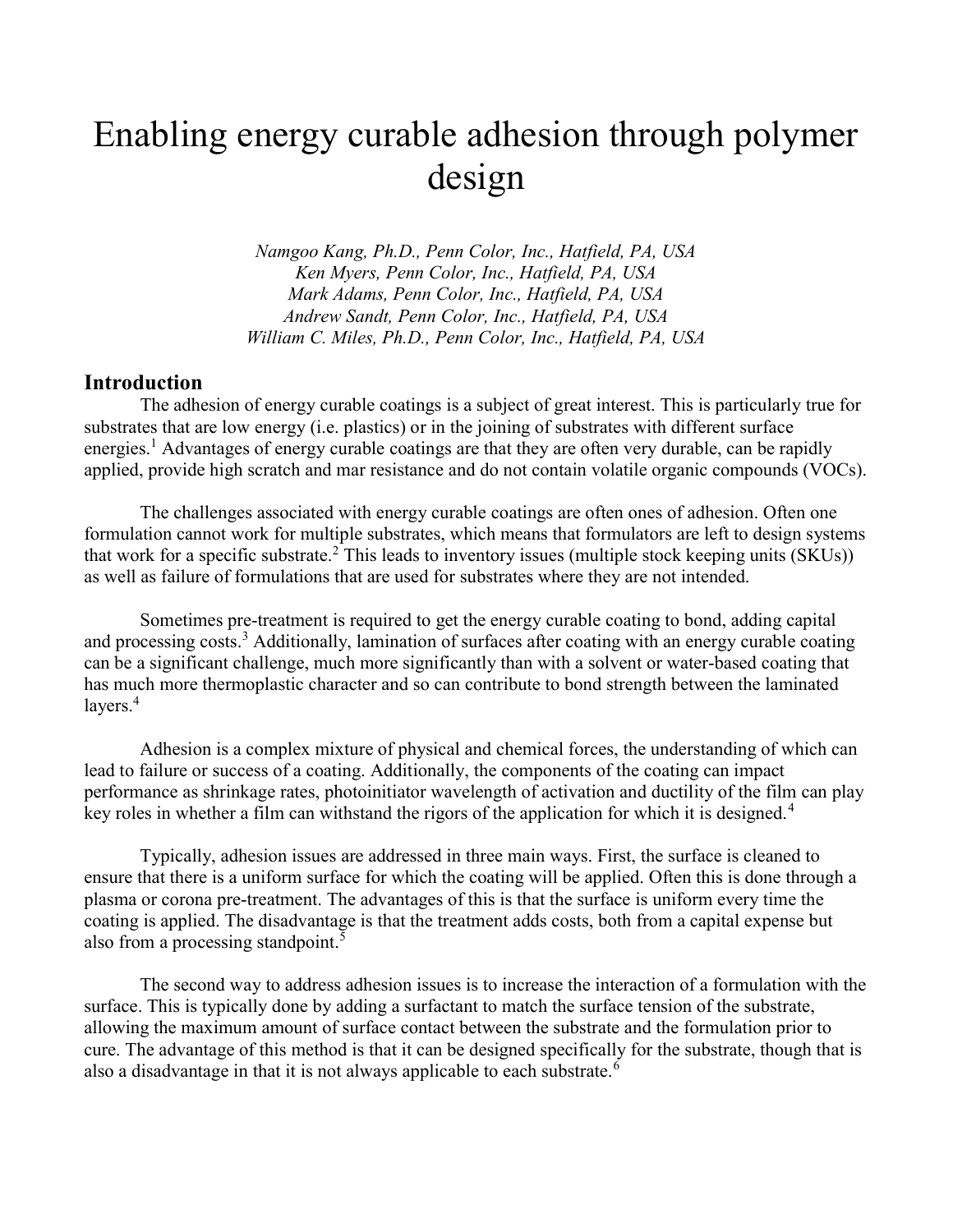The third way to address adhesion issues is to incorporate an adhesion promoter into the formulation. Adhesion promoters typically work by forming a chemical bridge between the coating and the substrate, the idea being that surfactants and pre-treatment address maximizing surface area while the adhesion promoter addresses actually getting the material to stick. Often these materials work very well, but again there are limitations based on the type of substrate for any one adhesion promoter.<sup>7</sup>

One way that is often talked about to enhance adhesion but not often quantified is the mechanical interlocking of the curable coating with the substrate. Every substrate – no matter how smooth – has some degree of surface roughness. If the coating can be driven down into the pores of the substrate, the surface area of the coating/substrate interface can be maximized, as shown in Figure 1. Additionally, shrinkage of the coating should then aid adhesion rather than being a detriment, as the film would tighten at the interlocking points rather than pulling away from the substrate.



Figure 1. Image of a coating that is isolated to just the surface versus one that can utilize a mechanism of mechanical interlocking to increase adhesion

 The issue with designing systems that utilize this interlocking mechanism is that there are opposing capillary forces that prevent coatings from infiltrating these "pores" fully.<sup>8</sup> Surfactants can be added to aid this infiltration, but often this isn't enough, even with precise rheological control of the film. It certainly is not universal as a surfactant is specific to the surface energy of the substrate.

The work in this paper shows a different mechanism for providing this interlocking mechanism. Here, we present evidence that it is possible to develop a polymeric material that will increase infiltration into various substrates based solely on the polymer architecture and design. We further present evidence that the force imparted by the polymer design is surface agnostic – i.e. it does not rely on surface energy or cleanliness to force its way into the pores of the substrate – and so gives a formulator significant latitude to make formulations that give good adhesion on multiple substrates.

# Experimental

#### Synthesis

The synthesis of functional copolymers was carried out according to US patent (US 9,441,123 B2).<sup>9</sup>. A mixture of methyl ethyl ketone (MEK), vinyl chloride-co-vinyl acetate-co-vinyl alcohol terpolymer (UMOH terpolymer), unsaturated aliphatic isocyanate (TMI), and dibutyltin dilaurate (95%) was charged to a 4-neck round bottom flask. The resulting mixture in the reaction flask was stirred under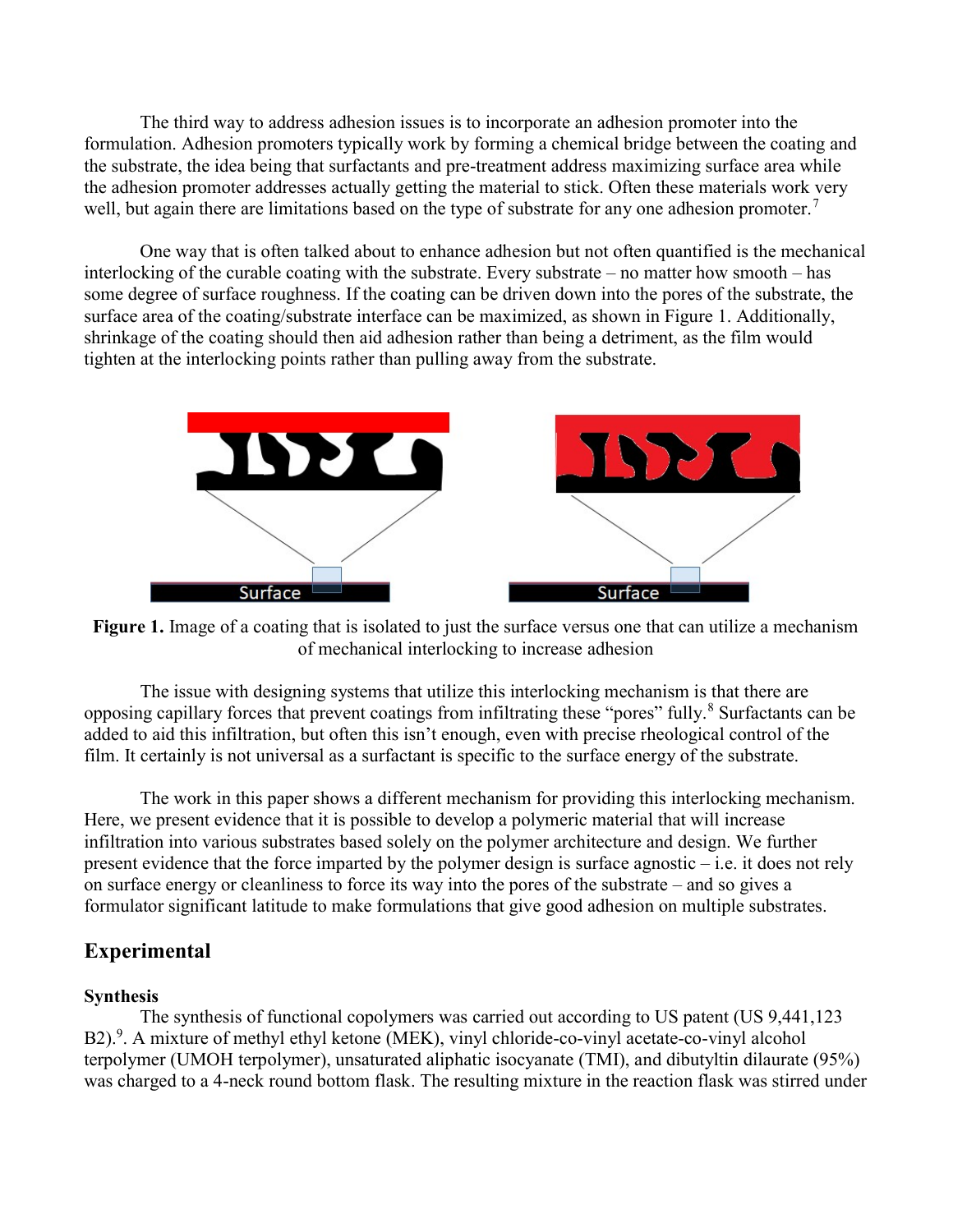nitrogen and warmed to 75°C. A solution of benzoyl peroxide (98%) and 2,3'-azobis(2 methylpropionitrile) (AIBN, 98%) in MEK was charged.

A first monomer mixture, consisting of TMI and 2-(dimethylamino)ethyl methacrylate (DMAEMA, 98.5%) was added simultaneously to the reaction flask. A second monomer mixture, consisting of 2-hydroxyethyl acrylate (HEA, 96%) methyl methacrylate, and DMAEMA, was then added with the balance of the initiator component to the reaction flask. Small amounts of AIBN were then added and the reaction was allowed to run to 100% completion. The material was then suspended as a water-based emulsion or isolated as a powder for further application testing.

This synthesis method can be tailored to give brush-like copolymers with diverse functional groups in the polymer backbones and side chains. Different concentrations of the monomers were added to control the functionality in the resulting copolymers. The copolymers examined in this study consisted of ratios of 13.5% and 27% branching to backbone.

#### Surface Force Characterization

Surface tension and contact angle measurements were conducted using an Attension Theta surface tensiometer. Surface tension measurements were conducted using the pendant drop method with a Teflon pipette tip to minimize any surface interactions between the solution and the tip. Contact angle measurements were conducted on injection-molded polyethylene terephthalate (PET) chips, with the results reported an average of measurements of droplets at three different locations. Figure 2 shows the surface tension and contact angle of the branched polymers in emulsion form compared to a linear polymer with amine functionality at a similar ratio.



Figure 2. Surface tension (Figure 2A) of the branched resins are similar to a linear material with the same functional groups while their contact angle on PET (Figure 2B) is significantly lower and decreases with increased branching.

Figure 2 shows that the surface tensions of the branched polymers and linear polymer are virtually identical as the polymer concentration in water is changed. However, there is a marked difference between the contact angles of each of these components when deposited onto PET chips.

Because surface tension is a physical property measurement while contact angle is an application-specific measurement, this suggests that there is a difference between the way the resins act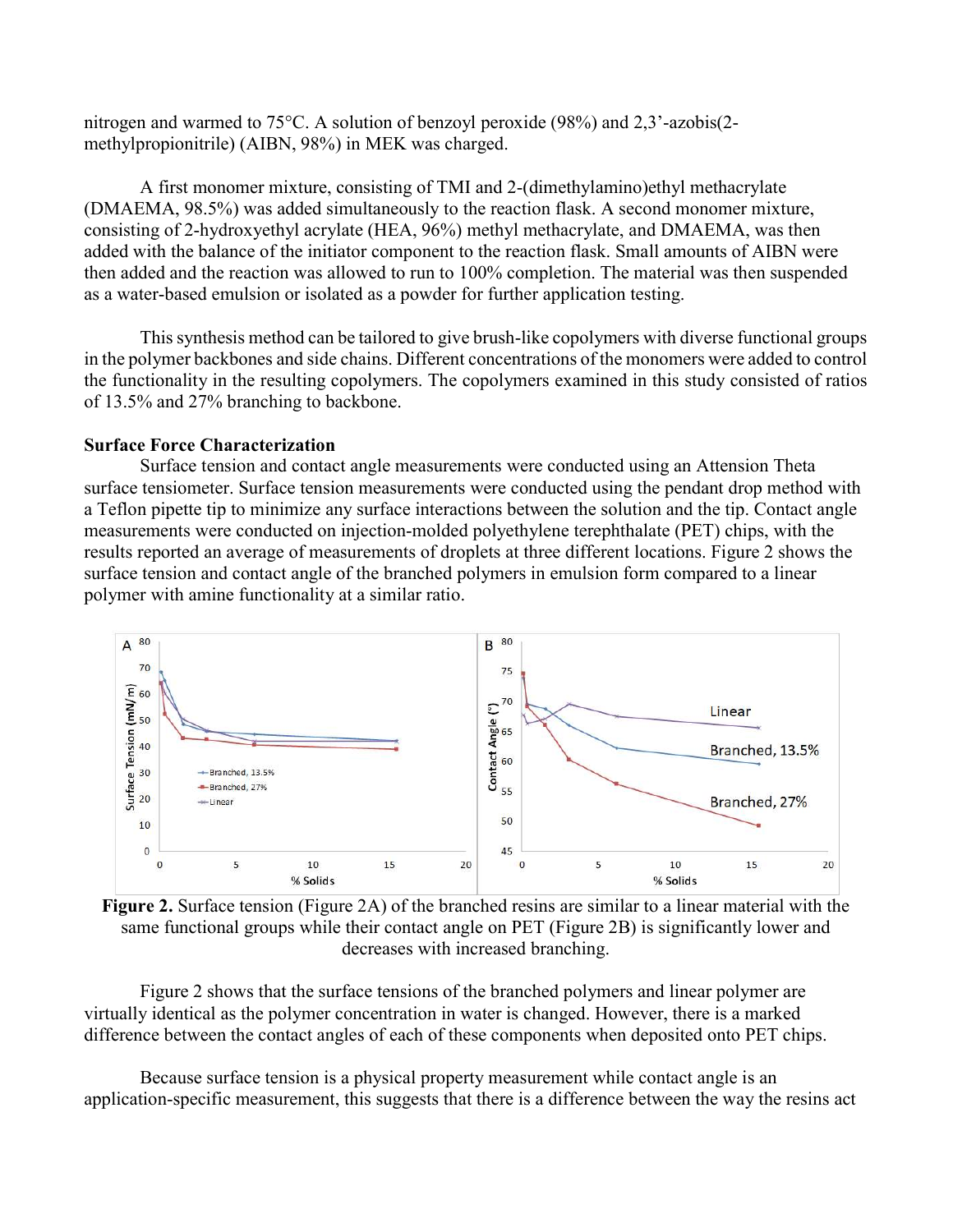with themselves and when they are put on a surface, with the branched polymers more adept at wetting out a surface.

Indeed, one observation made during the surface tension measurements was that when using a polypropylene tip for the measurements, the branched polymers would not form a droplet, but would rather migrate up the pipette tip. That was the reasoning for using a Teflon tip for the measurements and suggests that there is a non-surface tension-related force generated by the branching.

#### Emulsion Application Testing

 While not energy curable specific, application testing of these materials as emulsions does give some insight to their versatility as well as the properties brought to bear by the branched architecture. For the first of these tests, emulsions were mixed with a paraffin wax containing a carbon black colorant above the melt temperature of the wax  $(130^{\circ}C)$ . The 13.5% branched polymer and the linear polymer were incorporated into the wax at 10 weight percent solids and the water was evaporated off. The wax was then cast into a writing utensil and the resulting samples were compared to wax containing no polymer.





Figure 3 shows the difference in efficacy between the control, linear polymer and branched polymer samples when rubbed on both polypropyelene and PET. This same effect was seen on steel, glass, high density polyethylene, an energy cured substrate and other smooth surfaces.

The control deposited on most surfaces decently, but then rubbed itself off as the sample was pressed into the surface with more force. The sample containing the linear polymer did not deposit on any surface well at all and rubbed off easily when more force was applied. The sample containing the branched polymer not only deposited on all of the surfaces easily, but it became darker as more pressure was applied.

This suggests that the polymer may be helping the wax adhere to the smooth surface, allowing it to build over time rather than being rubbed off with additional force. An interesting observation is that this adhesion appears to be surface agnostic. Because the effect is seen with all surfaces, this again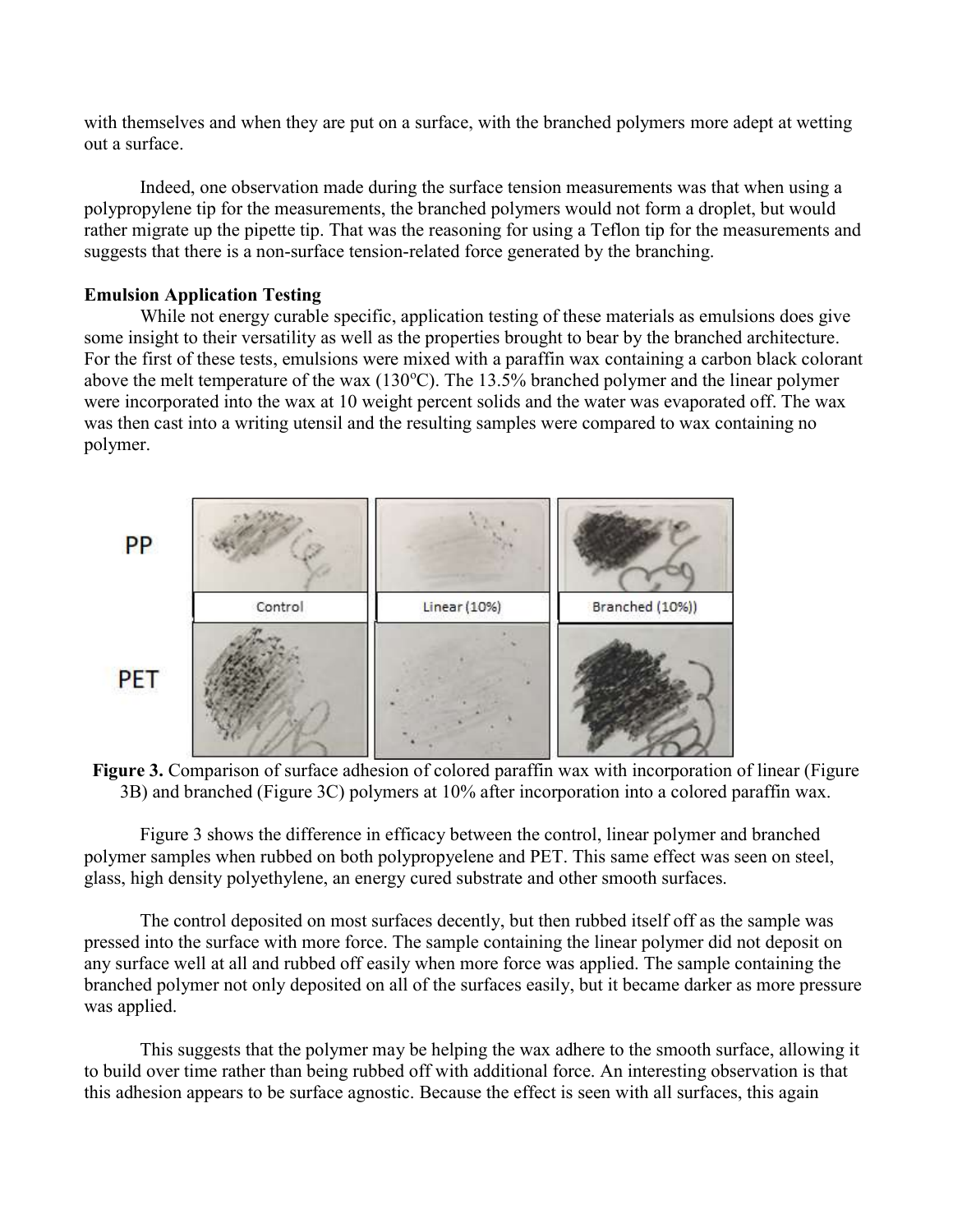suggests this isn't a surface energy phenomenon, but rather something specific to the polymer being used.

This was further confirmed by adding the branched polymer (13.5%) to a polyvinyl alcohol adhesive at 10% solids loading. The same mass of adhesive with and without the branched polymer was applied to a glass slide and then an injection-molded polypropylene chip was pressed on top of the glass at a controlled pressure for 24 hours.



Figure 4. Adhesive failure (Figure 4A) vs. cohesive failure (Figure 4B) of a polyvinyl alcohol adhesive with (B) and without (A) incorporation of the branched polymer (10%) between glass and polypropylene substrates.

 Figure 4 shows that the control sample had an adhesive failure, as after the samples are pulled apart, the majority of the adhesive is only on the glass slide. However, the incorporation of the branched polymer to the adhesive changes that to a cohesive failure where the actual glue is failing, rather than the adhesion to the substrate. This is clearly illustrated by the adhesive remaining on both the polypropylene and glass surfaces.

#### Energy Curable Application Testing

The powder version of the branched polymer was incorporated into energy curable formulations to test adhesion to various substrates, specifically PET and a previously cured UV coating. Solubility of the powder was limited  $(1\%)$  in various common energy curable components unless it was first solubilized in a low molecular weight monomer such as butyl methacrylate (BMA, 99.9%, TCI America) or 1,6-hexanediol diacrylate (HDODA, technical grade 80%, Millipore Sigma). Once the material was solubilized into these monomers, it could easily be incorporated into various formulations in excess of 15 weight percent.

In the first example, the branched polymer was put into a proprietary UV curable formula consisting of 15 wt% branched polymer. The proprietary formula does contain a difunctional urethane acrylate, which was substituted out for the branched polymer. The formulation was tinted with a red UVcompatible pigment dispersion to enhance the ability to see the effect of the polymer in the application tests.

Films of the formulas – a control without the polymer and a sample containing the polymer – were drawn-down onto PET films using a number 26 wet film applicator rod. The film was then UV-cured by passing through a UV lamp at 40 fpm five times. The resulting films were shiny and hard, with no material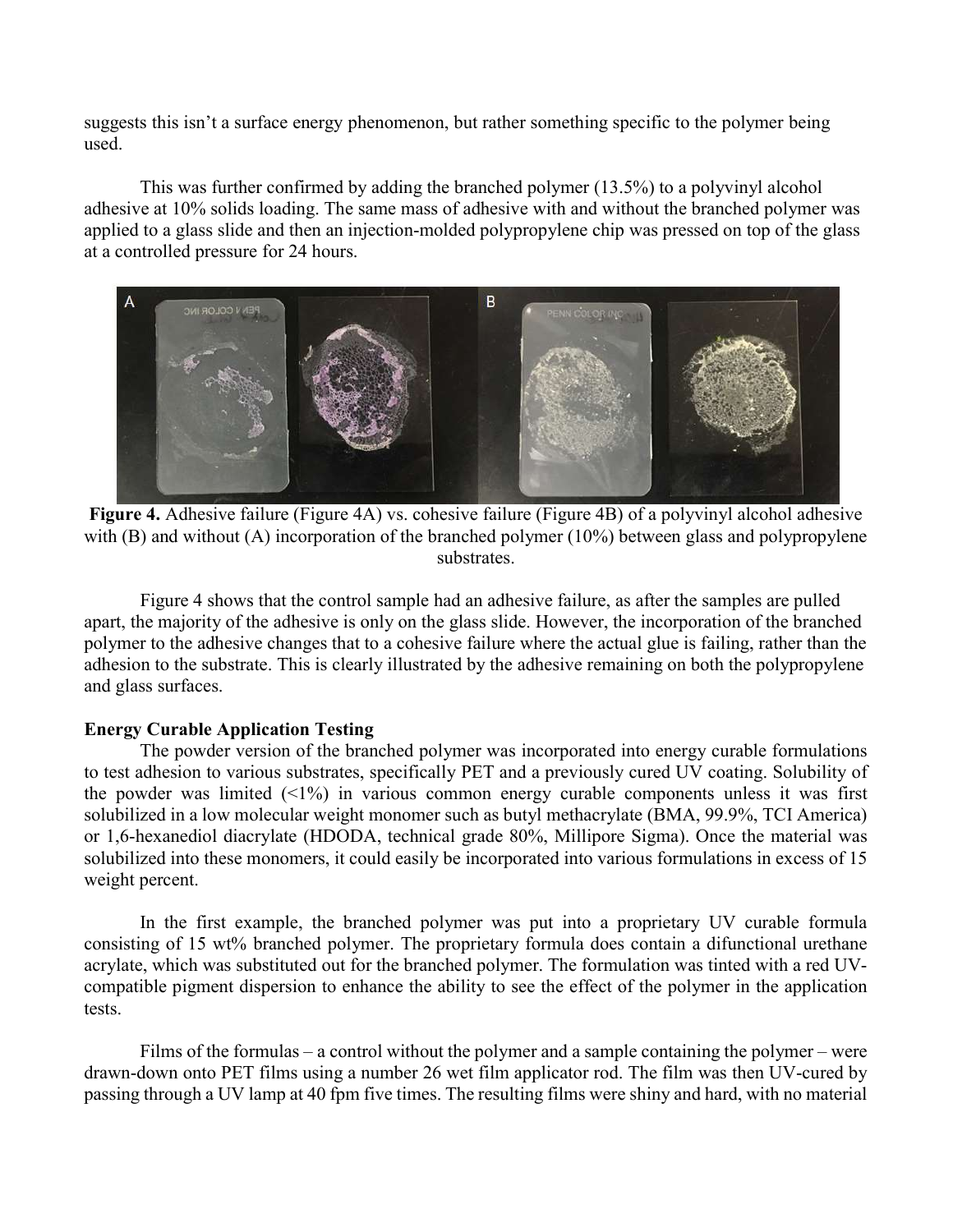transfer or tackiness upon touching. The films were then tested using crosshatch tests, following the methods described in ASTM D3359.



Figure 5. Significant removal of energy curable film using crosshatch test (Figure 5A) is completely eliminated on a PET film by incorporation of branched polymer (Figure 5B) into formulation.

Figure 5 shows the crosshatch results from these tests and the enhancement of the adhesion with the branched polymer added. There is complete adhesive failure of the film that does not contain the branched polymer powder. However, the performance with the branched polymer is considerably better, only having one small square removed from the PET film.

The films were then examined after being cross-sectioned using a Zeiss Axio Imager.A2m optical microscope with an Axiocam 305 color camera at 200X magnification. Following crosssectioning, the films were stood on end and clamped in place to get a full view of the interface between the film and the surface.

Figure 6 shows these cross-sections, and what is apparent is that there is delamination of the coatings from the PET film in both situations (the black space between the white film and the red coating). However, for the sample containing the branched polymer, there are places where delamination did not take place. Additionally, that sample has a much more variable interface than the control sample. This suggests that the branched polymer may be enhancing adhesion through the mechanical interlocking mechanism discussed above.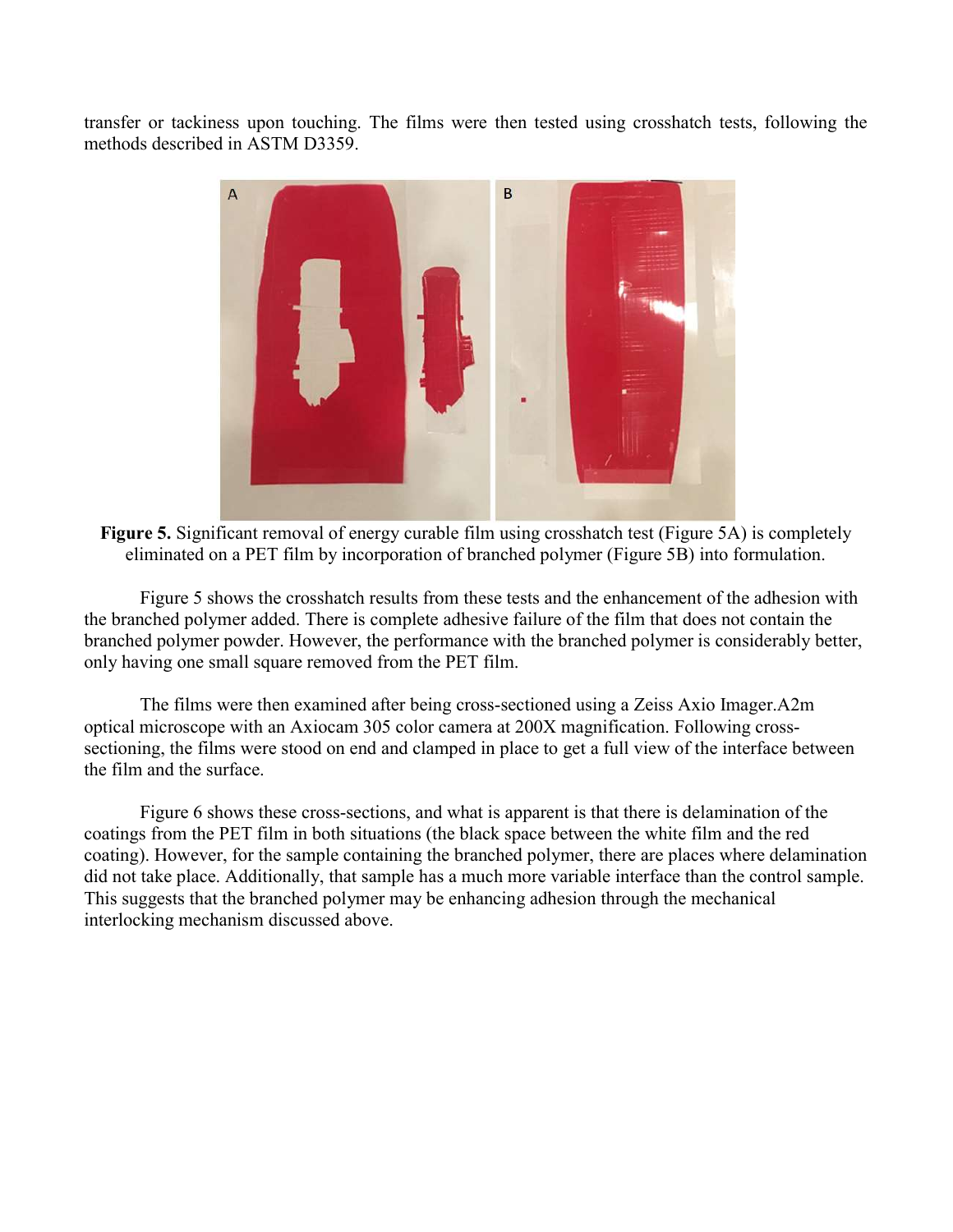

Figure 6. Cross-section of energy curable film on PET shows a uniform film at the point of delamination (Figure 6A) vs. the cross-section of the formulation with the branched polymer added (Figure 6B), which shows much more roughness and areas where delamination does not occur.

The branched polymer was then added at 1.8 wt % to a proprietary black UV curable formulation. This coating needed to be able to stick to a previously cured UV coating containing a silicone acrylate to increase slip. In this case, a white coating was used to ensure high levels of contrast.

The white coating was drawn down on a glass substrate using a number 26 wet film applicator rod. The coating was then UV-cured by passing through a UV lamp at 40 fpm five times. The resulting coatings were shiny and hard, with no material transfer or tackiness upon touching. The black coating was applied in the same fashion after the white film was completely cured.

The black film was then tested for adhesion and scratch resistance using a pencil hardness tester, in accordance with ASTM D3363. The hardness of the pencil was slowly increased until a failure of the film occurred.



Figure 7. Energy curable black coating cured on top of an energy curable white containing a silicone acrylate, then tested using a pencil hardness tester (H) on films with the branched polymer absent (Figure 7A) and present (Figure 7B, 1.8%).

Figure 7 shows the effect of adding the branched polymer to the formulation, even at a small percentage. The cured black film shown in Figure 7A scratched easily with the H hardness pencil, uncovering the white coating underneath and sometimes even removing the white from the glass